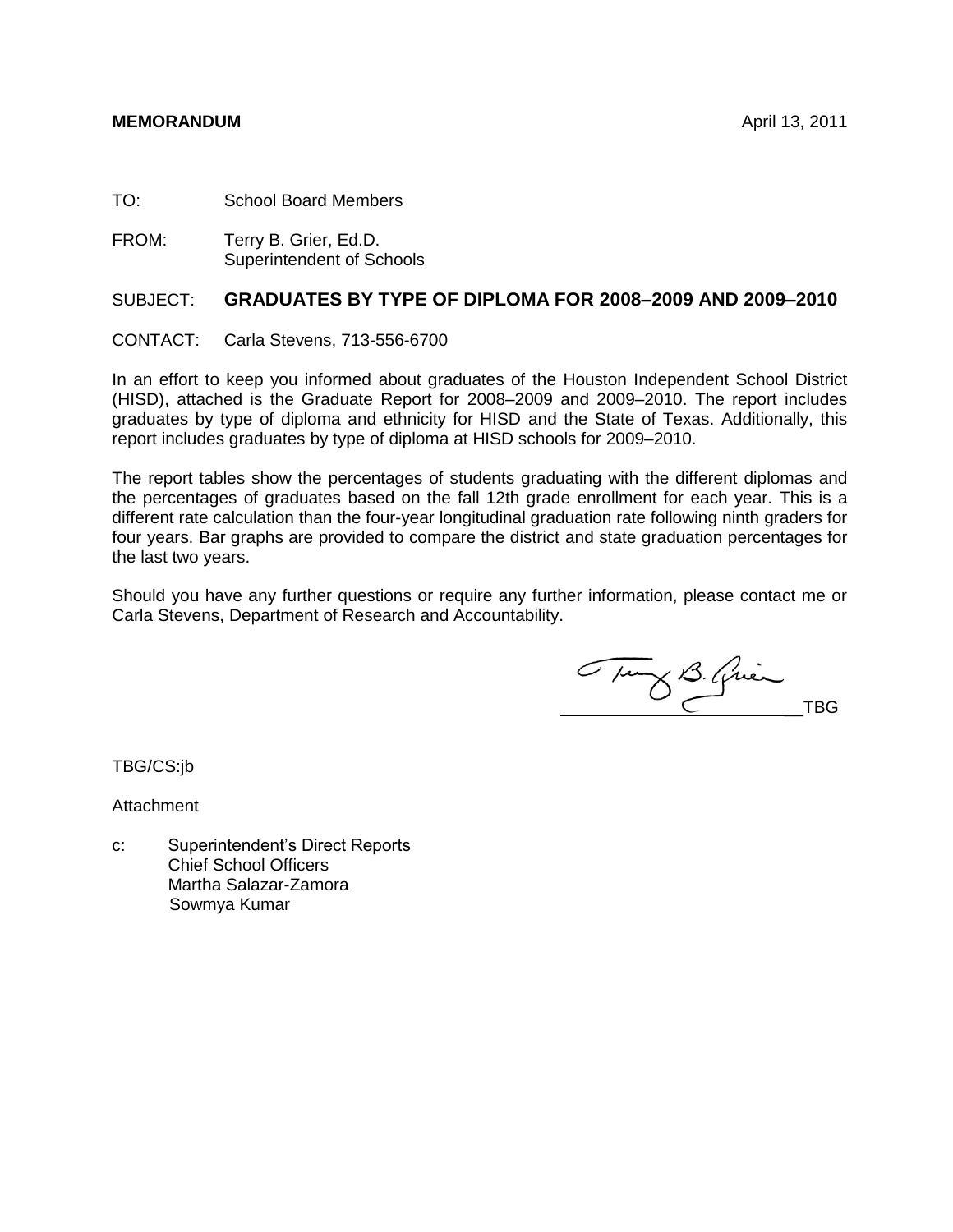### **HISD and Texas Percentage of Seniors Graduating by Race/Ethnicity, 2008–2009 and 2009–2010**

This chart presents the percentages of seniors graduating within each subgroup. Percentages were calculated by dividing the number of graduates within a subgroup by the number of  $12<sup>th</sup>$ grade students in the same subgroup. The number of  $12<sup>th</sup>$  grade students was based on the PEIMS fall enrollment. Data were taken from the "Houston Independent School District and Texas Total Graduates by Type of Diploma and Ethnicity, 2008–2009 and 2009–2010" table found on page 4 of this report.



Note: Percentages based on fall  $12<sup>th</sup>$  grade enrollment and graduation status. Sources: PEIMS Edit+ Reports Data Review: Graduates by Gender, Ethnicity and Graduation Type, 2008– 2009 and 2009–2010 Fall Collection, Resubmission. Standard Reports, Texas Education Agency.

- HISD showed increases in the total percentage of seniors graduating and the percentages of African American, Asian, and Hispanic seniors graduating from 2008–2009 to 2009–2010. There was a slight decline in the percentage of White students graduating. Texas experienced increases in the percentage of African American, Hispanic, and White students graduating and a slight decrease in the percentage of Asian graduates.
- In 2008–2009, the percentages of HISD seniors graduating ranged from 96.7 percent for White students to 85.1 percent for Hispanic students. Texas percentages ranged from 98.4 percent for White to 90.0 percent for the African American subgroup. In 2009–2010, the percentages of HISD seniors graduating ranged from 97.0 percent for Asian students to 87.6 percent for Hispanic students. Texas percentages ranged from 98.9 percent for White students to 94.0 percent for African American students.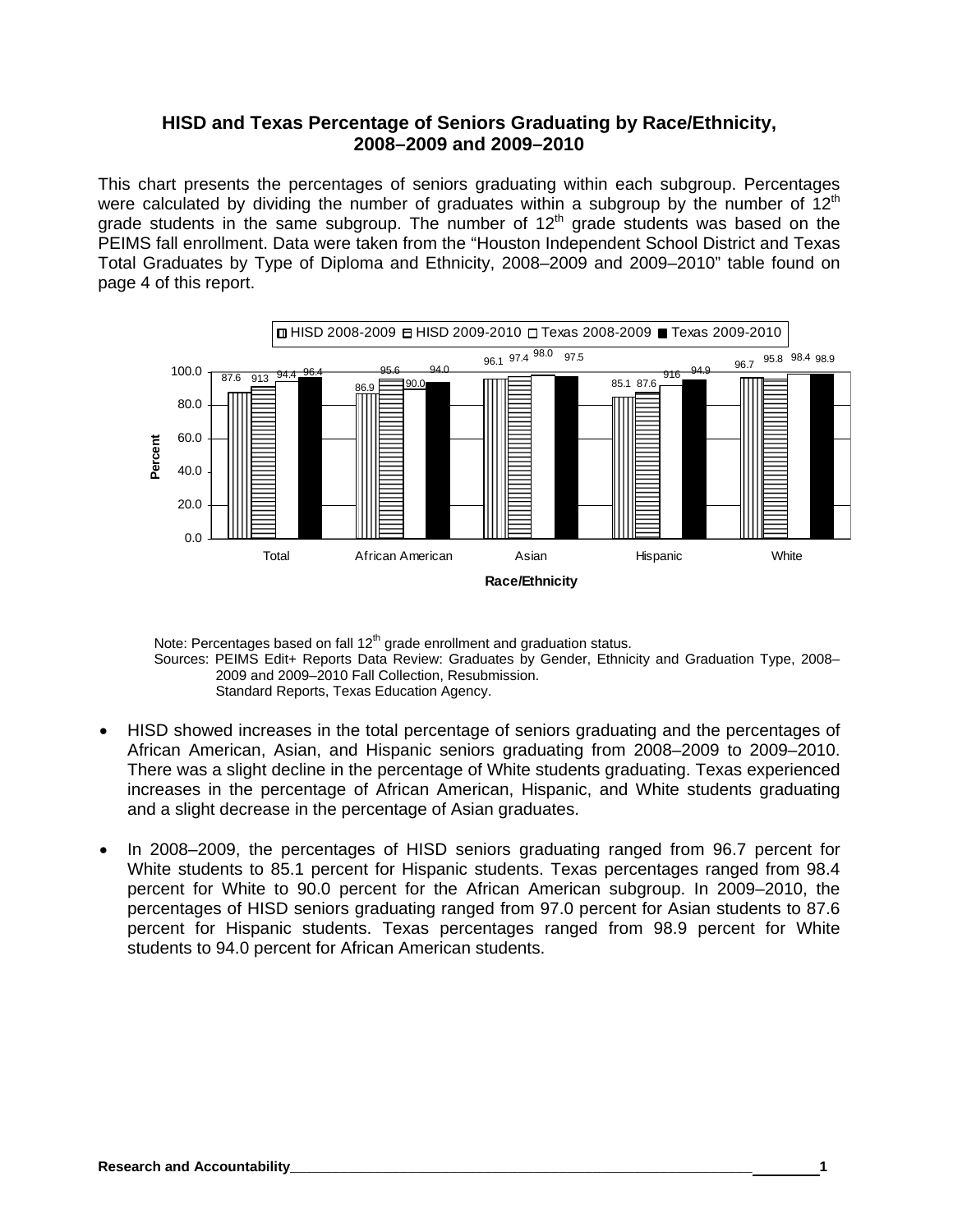## **HISD and Texas Diplomas by Type and Year**

The percentages of diplomas by type in this chart were calculated on the basis of all graduates. Data were taken from the "Houston Independent School District and Texas Total Graduates by Type of Diploma and Ethnicity, 2008–2009 and 2009–2010" table found on page 4 of this report.



Sources: PEIMS Edit+ Reports Data Review: Graduates by Gender, Ethnicity and Graduation Type, 2008– 2009 and 2009–2010 Fall Collection, Resubmission. Standard Reports, Texas Education Agency.

- The largest percentage of HISD and Texas graduates received Recommended High School Program diplomas, followed by the IEP and Regular/Minimum Graduation, and the Distinguished Achievement Program diplomas in 2008–2009 and 2000–2010.
- The percentage of Texas graduates receiving Distinguished Achievement Program diplomas exceeded HISD by 6.6 percentage points in 2008–2009 and 6.2 percentage points in 2009– 2010. However, the percentage of HISD graduates earning either the Distinguished Achievement Program or the Recommended High School Program diploma exceeded the state by 4.4 percentage points in 2008–2009 and by 3.4 percentage points in 2009–2010.
- The percentage of HISD graduates receiving Distinguished Achievement Program diplomas increased by 0.6 percentage point from 2008–2009 to 2009–2010, whereas the percentage of Texas graduates only increased 0.2 percentage point.
- The percentage of HISD graduates receiving Recommended High School Program diplomas decreased by 1.3 percentage points from 2008–2009 to 2009–2010, while the percentage of Texas graduates increased 0.1 percentage point since the previous year. The percentage of HISD graduates earning IEP Completion and Regular/Minimum Program diplomas increased 0.7 percentage point since the previous year, and the percentage of Texas graduates decreased 0.2 percentage point.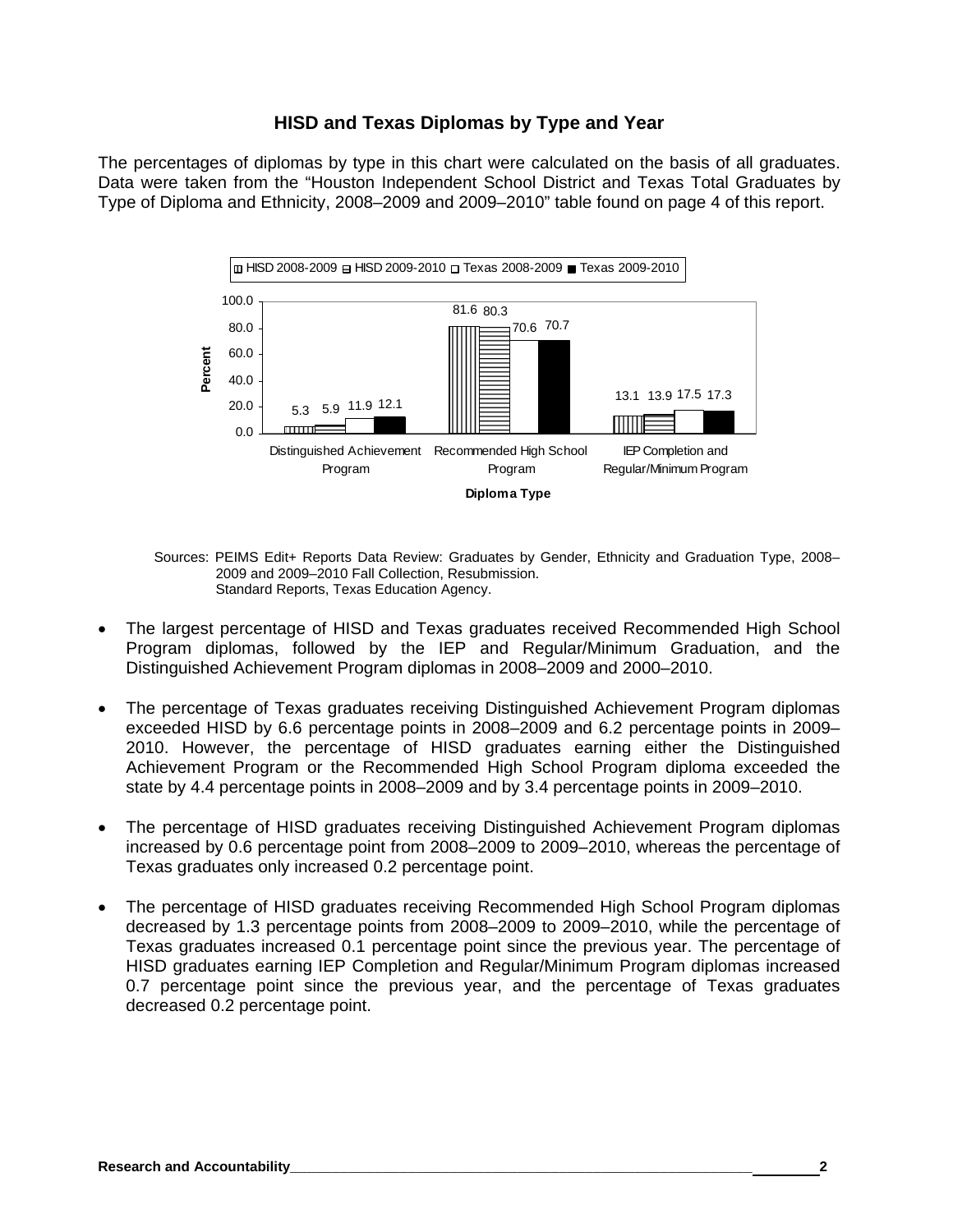#### **HISD and Texas Graduates by Type of Diploma and Race/Ethnicity, 2008–2009 and 2009–2010**

The percentages of diplomas by type within each subgroup are presented in this chart. Together, the percentages of the three types of diplomas total 100 percent of the graduating students in a subgroup. Data were taken from the "Houston Independent School District and Texas Total Graduates by Type of Diploma and Ethnicity, 2008–2009 and 2009–2010" table found on page 4 of this report.



Sources: PEIMS Edit+ Reports Data Review: Graduates by Gender, Ethnicity and Graduation Type, 2008–2009 and 2009–2010 Fall Collection, Resubmission. Standard Reports, Texas Education Agency.

- Across all subgroups, the highest percentage of students earned the Recommended High School Program diploma over the other types of diplomas offered for HISD and Texas. In HISD, Hispanics experienced the highest rate earning this diploma type in 2008–2009 and 2009–2010 (85.1 and 83.2 percent respectively). These rates exceeded the statewide levels during the same two periods for Hispanic students (73.1 percent for both years). From 2008– 2009 to 2009–2010, the percentage of HISD White students receiving Recommended High School program diplomas decreased 3.2 percentage points while the remaining student groups experienced declines of 0.3–1.9 percentage points. Over this same period of time, the percentage of Texas African American students receiving this diploma type increased while the percentage of Asian and White students receiving this diploma type decreased.
- From 2008–2009 to 2009–2010, the percentage of HISD students receiving Distinguished Achievement Program diplomas increased for African American, Hispanic, and White students. At the state level increases were observed for Asian, Hispanic, and White students. The largest increase in HISD, 1.7 percentage points, occurred among White students compared to the state's largest increase of 1.0 percentage point by Asian students.
- The subgroup with the largest percentage of HISD and Texas graduates receiving an IEP Completion or Regular/Minimum Graduation diploma was the African American student group for both 2008–2009 (19.3 and 24.3 percent respectively) and 2009–2010 (18.6 and 23.6 percent respectively).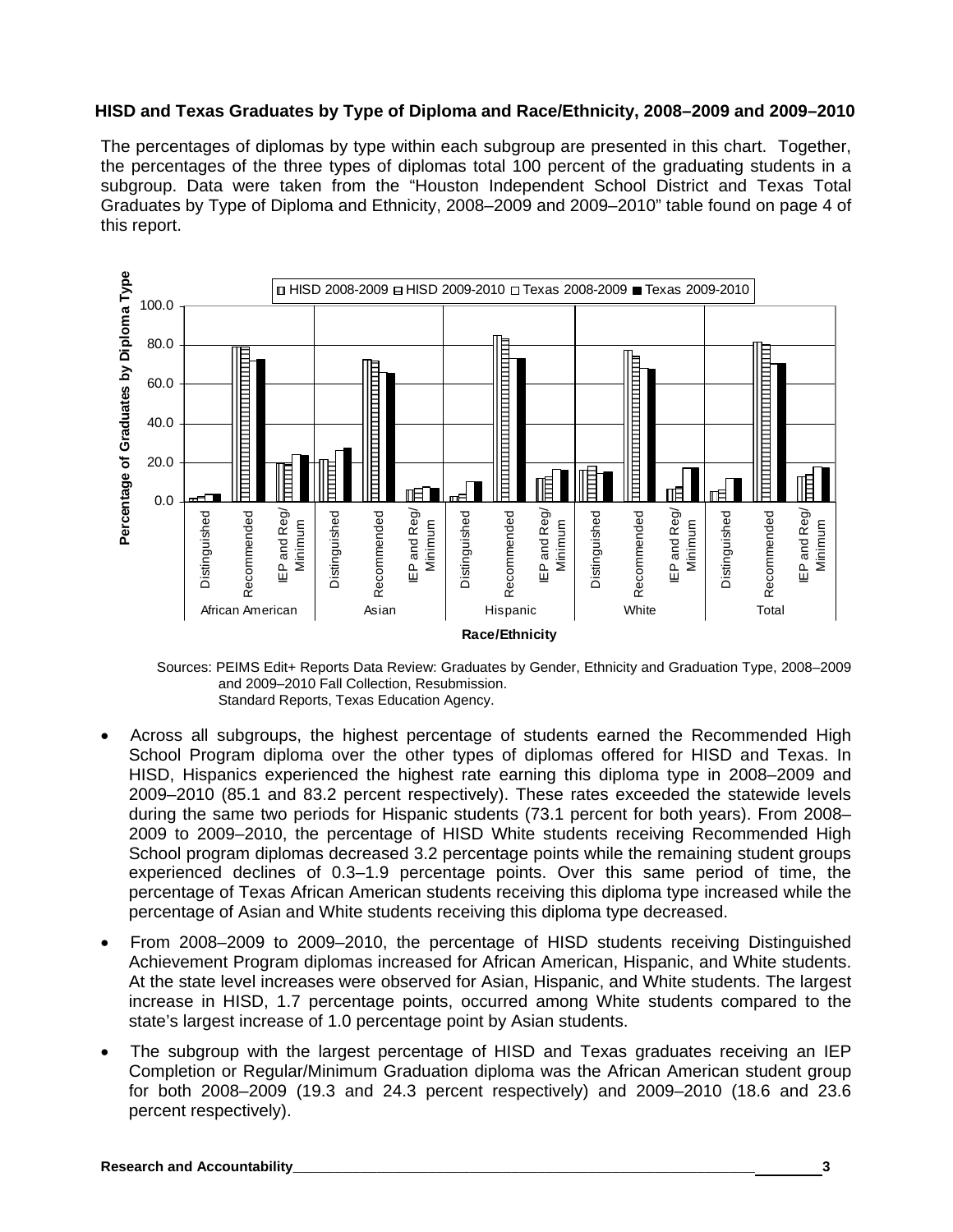#### **Houston Independent School District and Texas Total Graduates by Type of Diploma and Ethnicity, 2008–2009 and 2009–2010**

|              | Ethnicity                              |               |                     |                |                  |                                          |                 |                                                      |                 |  |
|--------------|----------------------------------------|---------------|---------------------|----------------|------------------|------------------------------------------|-----------------|------------------------------------------------------|-----------------|--|
| <b>HISD</b>  | <b>Type of Diploma</b>                 |               | African<br>American | Asian/Pac.Isl. | <b>Hispanic</b>  | American<br>Ind/Alaskan<br><b>Native</b> | White           | Two or<br><b>More</b>                                | <b>Total</b>    |  |
| 2009-2010    | Distinguished                          | Count         | $\overline{72}$     | 86             | 184              | $\overline{5}$                           | 182             | 10                                                   | 535             |  |
|              | Achievement                            | $\%$          | 2.6                 | 20.6           | 3.8              |                                          | 18.1            | 16.1                                                 | 5.9             |  |
|              | Recommended                            | Count         | 2,198               | 302            | 4,007            | 25                                       | 746             | 42                                                   | 7,320           |  |
|              | High School Pgm                        | $\%$          | 78.9                | 72.2           | 83.2             | 92.6                                     | 74.2            | 67.7                                                 | 80.3            |  |
|              | Completion of Indiv<br>Educ Plan and   | Count         | 517                 | 30             | 628              | $5$                                      | 77              | 10                                                   | 1,263           |  |
|              | Regular/Minimum                        | %             | 18.6                | 7.2            | 13.0             |                                          | 7.7             | 16.1                                                 | 13.9            |  |
|              | <b>HISD Total</b>                      | Count         | 2,787               | 418            | 4,819            | 27                                       | 1,005           | 62                                                   | 9,118           |  |
|              | <b>Graduates</b>                       |               |                     |                |                  |                                          |                 |                                                      |                 |  |
|              | 12th Grade Fall                        | Count         | 2.915               | 429            | 5.501            | 34                                       | 1.049           | 61                                                   | 9.989           |  |
|              | Enrollment                             | $\frac{0}{2}$ | 95.6                | 97.4           | 87.6             | 79.4                                     | 95.8            | 101.6                                                | 91.3            |  |
|              | Distinguished                          | Count         | 39                  | 96             | 128              | 2                                        | 189             | $\blacksquare$                                       | 454             |  |
|              | Achievement                            | %             | 1.5                 | 21.4           | $\overline{2.9}$ | 40.0                                     | 16.4            | $\overline{a}$                                       | 5.3             |  |
|              | Recommended                            | Count         | 2,063               | 327            | 3,731            | 3                                        | 892             | $\blacksquare$                                       | 7,016           |  |
|              | High School Pam                        | $\%$          | 79.2                | 72.8           | 85.1             | 60.0                                     | 77.4            |                                                      | 81.6            |  |
|              | Completion of Indiv                    |               |                     |                |                  |                                          |                 |                                                      |                 |  |
| 2008-2009    | Educ Plan and                          | Count         | 503                 | 26             | 524              | $\Omega$                                 | 72              |                                                      | 1,125           |  |
|              | Regular/Minimum                        | %             | 19.3                | 5.8            | 12.0             | 0.0                                      | 6.2             | $\overline{a}$                                       | 13.1            |  |
|              | <b>HISD Total</b>                      | Count         | 2,605               | 449            | 4,383            | 5                                        | 1,153           | $\blacksquare$                                       | 8,595           |  |
|              | Graduates                              |               |                     |                |                  |                                          |                 |                                                      |                 |  |
|              | 12th Grade Fall                        | Count         | 2,999               | 467            | 5,152            | 5                                        | 1,192           | $\overline{\phantom{a}}$                             | 9,815           |  |
|              | Enrollment                             | $\frac{0}{0}$ | 86.9                | 96.1           | 85.1             | 100.0                                    | 96.7            |                                                      | 87.6            |  |
| <b>Texas</b> |                                        |               |                     |                |                  |                                          |                 |                                                      |                 |  |
|              | Distinguished                          | Count         | 1,410               | 2,806          | 12,512           | 105                                      | 16,537          | 527                                                  | 33,897          |  |
|              | Achievement                            | $\%$          | 3.8                 | 27.2           | 10.5             | 7.2                                      | 15.2            | 13.8                                                 | 12.1            |  |
|              | Recommended                            | Count         | 26.840              | 6.784          | 87.309           | 1.014                                    | 73,588          | 2.697                                                | 198.232         |  |
|              | High School Pgm                        | $\%$          | 72.6                | 65.7           | 73.1             | 69.8                                     | 67.8            | 70.8                                                 | 70.7            |  |
|              | Completion of Indiv                    |               |                     |                |                  |                                          |                 |                                                      |                 |  |
| 2009-2010    | Educ Plan and                          | Count         | 8,738               | 740            | 19,544           | 333                                      | 18,452          | 584                                                  | 48,391          |  |
|              | Regular/Minimum                        | $\%$          | 23.6                | 7.2            | 16.4             | 22.9                                     | 17.0            | 15.3                                                 | 17.3            |  |
|              | <b>Texas Total</b>                     | Count         | 36,988              | 10.330         | 119.365          | 1.452                                    | 108.577         | 3.808                                                | 280.520         |  |
|              | <b>Graduates</b>                       |               |                     |                |                  |                                          |                 |                                                      |                 |  |
|              | 12th Grade Fall                        | Count         | 39,357              | 10,599         | 125,814          | 1,526                                    | 109,745         | 3,841                                                | 290,882         |  |
|              | Enrollment                             | $\%$          | 94.0                | 97.5           | 94.9             | 95.2                                     | 98.9            | 99.1                                                 | 96.4            |  |
|              | Distinguished<br>Achievement           | Count<br>$\%$ | 1,355<br>3.8        | 2,736<br>26.2  | 10,790<br>10.3   | 107<br>11.1                              | 16,376<br>14.6  | $\overline{a}$                                       | 31,364<br>11.9  |  |
| 2008-2009    | Recommended                            | Count         | 25.868              |                | 76.683           | 655                                      | 76,465          |                                                      | 186,598         |  |
|              |                                        | %             | 71.9                | 6,927<br>66.2  | 73.1             | 68.2                                     |                 | $\overline{\phantom{a}}$<br>$\overline{\phantom{a}}$ | 70.6            |  |
|              | High School Pgm<br>Completion of Indiv |               |                     |                |                  |                                          | 68.3            |                                                      |                 |  |
|              | Educ Plan and                          | Count         |                     | 799            |                  | 199                                      |                 | $\overline{a}$                                       |                 |  |
|              |                                        | $\%$          | 8,759<br>24.3       | 7.6            | 17,381<br>16.6   | 20.7                                     | 19,175<br>17.1  |                                                      | 46,313<br>17.5  |  |
|              | Regular/Minimum<br><b>Texas Total</b>  |               |                     |                |                  |                                          |                 | $\blacksquare$                                       |                 |  |
|              |                                        | Count         | 35,982              | 10,462         | 104,854          | 961                                      | 112,016         |                                                      | 264,275         |  |
|              | <b>Graduates</b><br>12th Grade Fall    |               |                     |                |                  |                                          |                 |                                                      |                 |  |
|              | Enrollment                             | Count<br>$\%$ | 39,991<br>90.0      | 10,676<br>98.0 | 114,518<br>91.6  | 988<br>97.3                              | 113,871<br>98.4 | $\mathbf{r}$                                         | 280,044<br>94.4 |  |
|              |                                        |               |                     |                |                  |                                          |                 |                                                      |                 |  |

Sources: PEIMS Edit+ Reports Data Review: Graduates by Gender, Ethnicity and Graduation Type, 2008– 2009 and 2009–2010 Fall Collection, Resubmission.

Standard Reports, Texas Education Agency.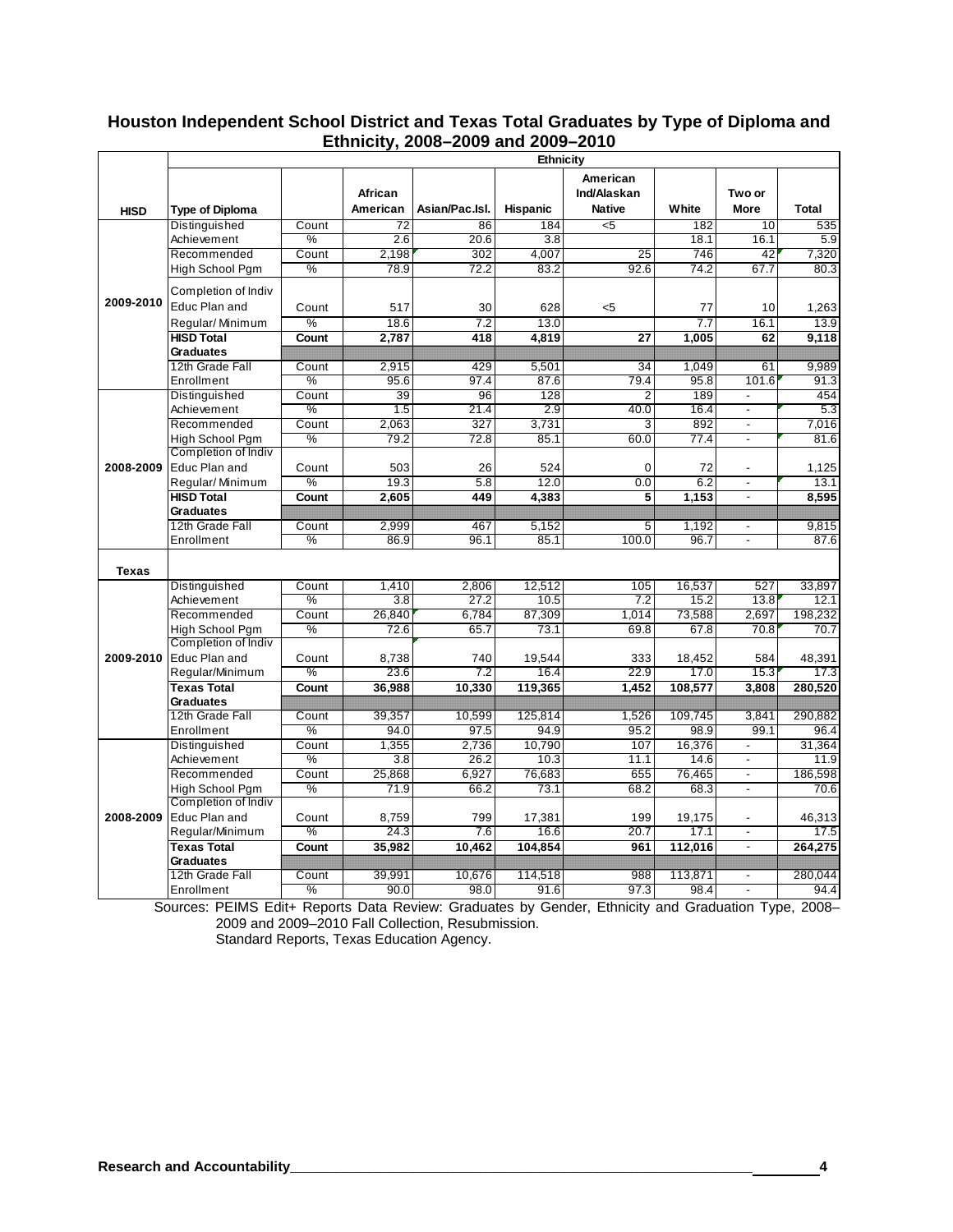|                                          |                      | <b>IEP Completion</b> |                         |                |  |
|------------------------------------------|----------------------|-----------------------|-------------------------|----------------|--|
|                                          | <b>Distinguished</b> | Recommended           | and                     | All            |  |
|                                          | <b>Achievement</b>   | <b>High School</b>    | Regular/Minimum         | <b>Diploma</b> |  |
| <b>School</b>                            | Program              | Program               | Program                 | <b>Types</b>   |  |
| Advanced Vir Acad at Scarborough         | 0                    | 9                     | 5                       | 14             |  |
| <b>Austin HS</b>                         | $\boldsymbol{0}$     | 392                   | 28                      | 420            |  |
| <b>Bellaire HS</b>                       | 126                  | 484                   | 94                      | 704            |  |
| Carnegie Vanguard HS                     | 20                   | 59                    | 0                       | 79             |  |
| <b>Carter Career Center</b>              | 0                    | 7                     | 6                       | 13             |  |
| <b>CEP SE</b>                            | 0                    | $\mathbf 0$           | 1<br>1                  | 1              |  |
| Challenge HS<br>Chavez HS                | 95<br>$\pmb{0}$      | 6<br>462              | 78                      | 102<br>540     |  |
| CLC HS                                   | $\pmb{0}$            | 75                    | 60                      | 135            |  |
| <b>Community Services</b>                | 0                    | 0                     | 3                       | 3              |  |
| Davis HS                                 | $\boldsymbol{0}$     | 277                   | 46                      | 323            |  |
| DeBakey HS                               | 53                   | 136                   | $\pmb{0}$               | 189            |  |
| East Early College HS                    | 8                    | 47                    | 1                       | 56             |  |
| Eastwood Academy                         | 26                   | 34                    | 0                       | 60             |  |
| <b>Empowerment College Prep HS</b>       | 14                   | 4                     | 0                       | 18             |  |
| Furr HS                                  | 1                    | 105                   | 44                      | 150            |  |
| Harper                                   | 0                    | 0                     | 5                       | 5              |  |
| <b>HCC Life Skills</b>                   | 0                    | 0                     | 14                      | 14             |  |
| Hope Academy                             | 0                    | 9                     | 3                       | 12             |  |
| Houston International HS                 | 13                   | 24                    | 1                       | 38             |  |
| Houston Math/Sci./Tech. Center           | $\pmb{0}$            | 380                   | 51                      | 431            |  |
| HS Bus & Eco Success                     | 0                    | 31                    | 5                       | 36             |  |
| <b>HSLECJ</b>                            | 9                    | 109                   | 4                       | 122            |  |
| <b>HSPVA</b>                             | 0                    | 146                   | 1                       | 147            |  |
| Jones HS                                 | 0                    | 83                    | 25                      | 108            |  |
| Jordan HS                                | 3                    | 217                   | 50                      | 270            |  |
| Kashmere HS                              | $\boldsymbol{0}$     | 58                    | 29                      | 87             |  |
| Lamar HS                                 | 128                  | 466                   | 27                      | 621            |  |
| Leader's Academy HS                      | 0                    | 68                    | 3                       | 71             |  |
| Lee HS                                   | 0                    | 249                   | 36                      | 285            |  |
| <b>Liberty HS</b>                        | 0                    | 50                    | 0                       | 50             |  |
| <b>Madison HS</b>                        | 0                    | 351                   | 33                      | 384            |  |
| <b>Milby HS</b>                          | 0                    | 334                   | 60                      | 394            |  |
| Mount Carmel Academy                     | 0                    | 35                    | $\overline{2}$          | 37             |  |
| New Aspirations HS                       | 0                    | 7                     | 11                      | 18             |  |
| <b>REACH HS</b>                          | $\pmb{0}$            | 2                     | 103                     | 105            |  |
| Reagan HS                                | 0                    | 297                   | 51                      | 348            |  |
| Rogers, T. H. MS                         | 0                    | 0                     | $\overline{\mathbf{4}}$ | 4              |  |
| Scarborough HS                           | 0                    | 116                   | 27                      | 143            |  |
| Sharpstown HS                            | $\boldsymbol{0}$     | 234                   | 17                      | 251            |  |
| Soar Center                              | $\boldsymbol{0}$     | 0                     | $\overline{7}$          | 7              |  |
| <b>Sterling HS</b>                       | 0                    | 154                   | 36                      | 190            |  |
| <b>Waltrip HS</b>                        | 1                    | 281                   | 59                      | 341            |  |
| Washington HS                            | $\boldsymbol{0}$     | 160                   | 28                      | 188            |  |
| <b>Westbury HS</b>                       | $\pmb{0}$            | 301                   | 32                      | 333            |  |
| Westside HS                              | 36<br>$\overline{c}$ | 514<br>186            | 50<br>44                | 600<br>232     |  |
| <b>Wheatley HS</b><br><b>Worthing HS</b> | 0                    | 167                   | 49                      | 216            |  |
|                                          |                      |                       |                         |                |  |

# **HISD Graduates by School and Type of Diploma, 2009-2010**